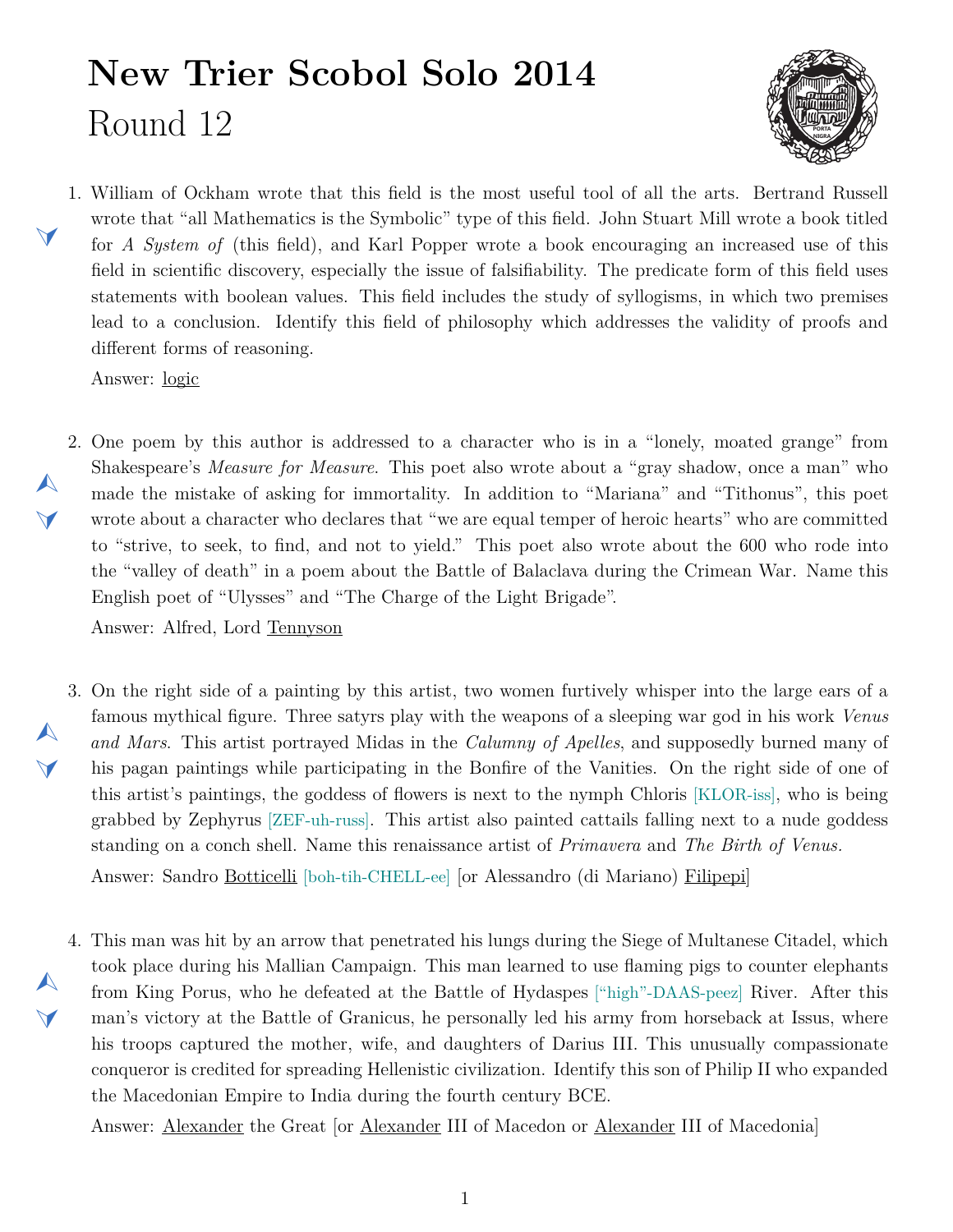<span id="page-1-0"></span>5. Butch Kardum started the colorist movement in this city, which led to the fame of its set of Victorian Houses, the Painted Ladies. This city includes Mount Davidson and the Twin Peaks. A body of water that shares its name with this city is crossed by the Richmond–San Rafael [ruh-FEL] Bridge and contains the Marin [muh-RIN] Islands. This city's "Little Saigon" is located in its Tenderloin district. Its neighborhoods include Nob Hill, which includes Fisherman's Wharf, and the center of the hippie movement, Haight-Ashbury. One of its islands, nicknamed The Rock and former home of a major prison, is Alcatraz. Name this California city that experienced a 1906 earthquake and is at the south end of The Golden Gate Bridge.

Answer: San Francisco, California

 $\blacktriangle$ 

 $\vee$ 

 $\blacktriangle$ 

 $\blacktriangledown$ 

 $\blacktriangle$ 

 $\blacktriangledown$ 

 $\blacktriangle$ 

 $\blacktriangledown$ 

<span id="page-1-1"></span>6. Several of these shapes appear in a lattice problem, developed in Korea, that is similar to magic squares and is named for tortoises. Each face of a truncated tetrahedron is either a triangle or this shape. This is the fewest-sided regular polygon that is not a face of any Platonic solid, and this is also the fewest-sided polygon with more diagonals than sides. The interior angles of this regular shape each measure 120 degrees, and its diameters divide this shape into equilateral triangles. Name this polygon whose central angles are each sixty degrees, the shape used to make honeycombs.

Answer: regular hexagons [accept regular 6-gons]

<span id="page-1-2"></span>7. Some religious figures believe that this place was located in what is now Jackson County, Missouri, while others place it at firdaws, which is within Jannah. Ezekiel compared the Pharaoh to trees in this location. Pishon, which goes around Havilah, and Gihon, which goes around Cush, are among the four branches of a river flowing out of this location. It is protected by the flaming sword and the cherubim, and is west of the land of Nod. Name this home of the tree of knowledge of good and evil, where Satan disguised himself as a serpent to expel its human inhabitants Adam and Eve.

Answer: Garden of Eden [may be pronounced AY-dun] [prompt on paradise or similar answers; accept Zion or Tsion before "Ezekiel"]

<span id="page-1-3"></span>8. In one play by this writer, Vivie complains that she only knows about mathematics, lawn-tennis, eating, sleeping, cycling, and walking. Vivie is later shocked to learn about what her mother does for a living. In another play by this writer, Adolphus Cusins becomes eligible to inherit a munitions family and marries Barbara Undershaft, who had worked for the Salvation Army. Those plays are *Mrs. Warren's Profession* and *Major Barbara*. Name this Irish playwright who wrote about phonetics professor Henry Higgins' attempt to teach Cockney flower girl Eliza Doolittle in his play *Pygmalion*. Answer: George Bernard Shaw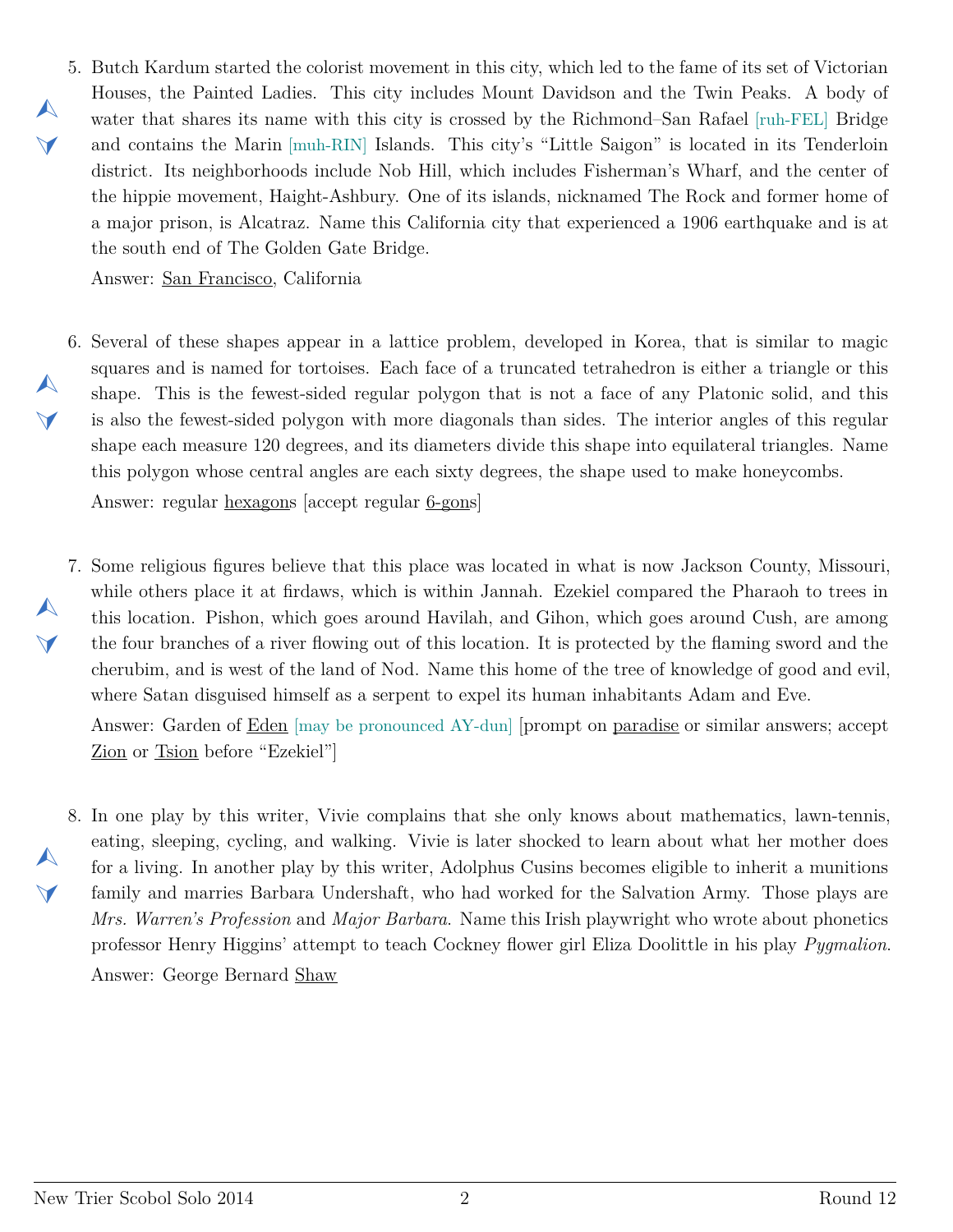<span id="page-2-0"></span>9. When this value is held constant, the molar heat capacity of a mon*·*atomic gas is five-halves *R*. For a reversible adiabatic [ay-dee-uh-"BAT"-ik] process, this value times volume raised to some power gamma is a constant. The integral of this quantity with respect to the volume gives the work. Processes in which this constant is held constant are depicted as horizontal lines and are called isobaric processes. This quantity is plotted against temperature in a phase diagram. Boyle's law states that this quantity is inversely proportional to volume. Name this quantity that can be measured in atmospheres or pascals, and which is defined as force per unit area.

Answer: pressure [prompt on *P*]

 $\blacktriangle$ 

 $\blacktriangleleft$ 

<span id="page-2-1"></span>10. In this novel, one character retells a story that he had told at the Golden Inn in Lima about Steelkilt  $\blacktriangle$  $\blacktriangleleft$ and Radney. That character also claims that a temple in Tranque is made from a skeleton. One character in this work, nicknamed King-Post and exhibiting an "ignorant, unconscious fearlessness", was a native of Tisbury named Flask. Another character, a Gay Head Indian from Martha's Vineyard, was Tashtego. The leader in this novel has a scar along his entire body and is missing a leg. This novel is narrated by Ishmael and set on the *Pequod*. Name this work about Captain Ahab's pursuit of a whale, written by Herman Melville.

Answer: *Moby-Dick(; or, The Whale)*

- <span id="page-2-2"></span>11. This country fought against the Teutonic Knights during the 14<sup>th</sup> century until the Treaty of  $\blacktriangle$  $\blacktriangledown$ Kalisz [kah-leesh] was signed by King Casimir III, the last king of the Piast dynasty. In 2010, the president of this country died in a plane crash. This country was invaded the day after the Gleiwitz incident and nine days after the Molotov–Ribbentrop Pact was signed, leading to the fall of this country in September 1939. A trade union started in this country in 1980 is credited for hastening the fall of the Soviet Union. That union, Solidarity, was headed by Lech Wasa [LEK vah-WEN-sah]. Name this country that was once united with Lithuania, and that has its capital at Warsaw. Answer: (Republic of) Poland [or Rzeczpospolita Polska]
- <span id="page-2-3"></span>12. In one novel by this author, a son warns his father after the body of General Quesnel ["kennel"] is  $\blacktriangle$  $\blacktriangledown$ found in the Seine River. This author also wrote about two items that Captain Leclère wanted to have delivered. This author also wrote about a yellow Bearn pony that a father gives to his son but tells him never to sell. That son also receives a letter introducing him to Monsieur de Treville. In *The Vicomte de Bragelonne*, this author wrote about the twin brother of Louis XIV [14], adding to the legend of the Man in the Iron Mask. Name this author who wrote about Edmond Dantès [dahn-tayss] in *The Count of Monte Cristo* and wrote *The Three Musketeers*.

Answer: Alexandre Dumas (Davy de la Pailleterie), père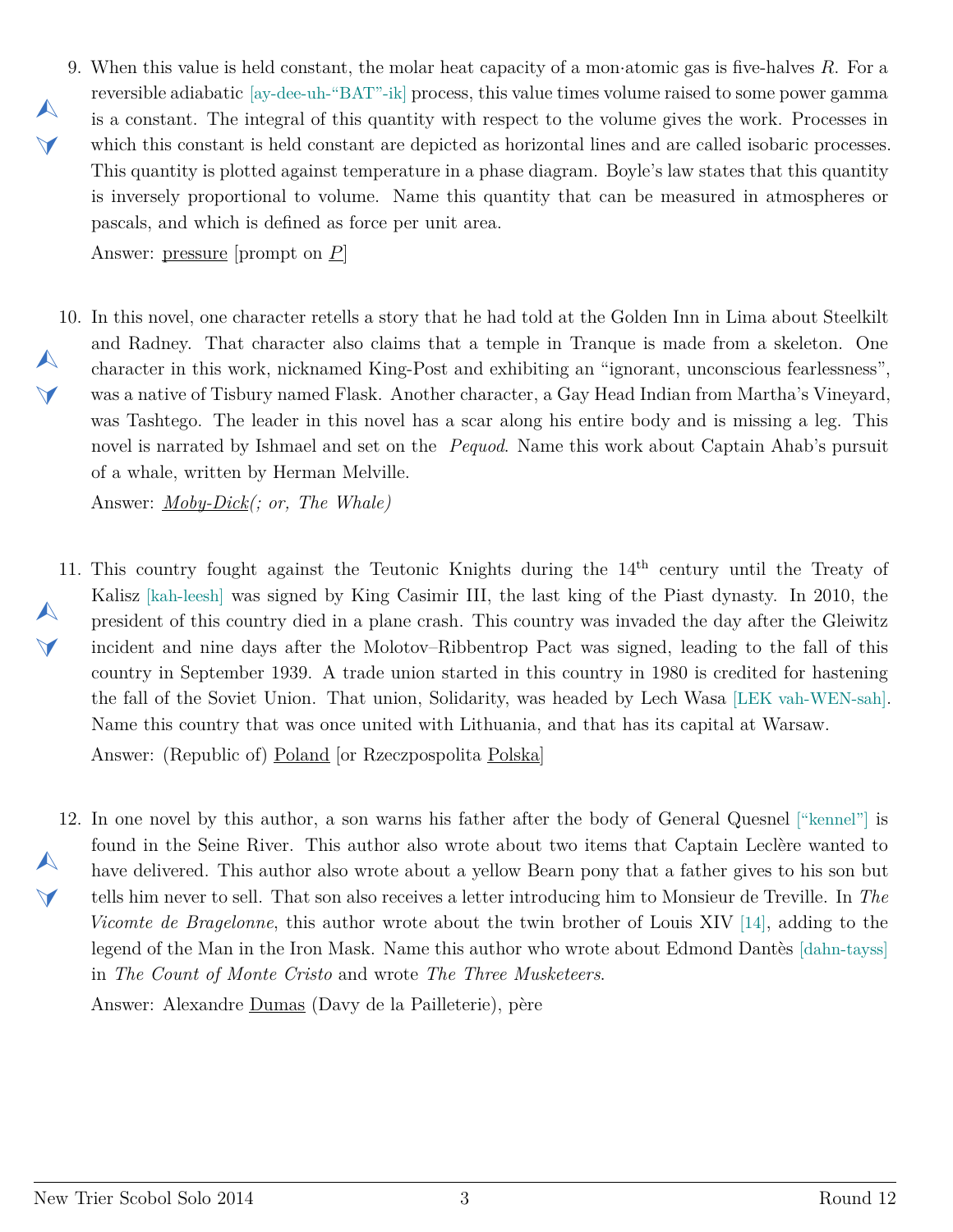<span id="page-3-0"></span>13. A structural protein discovered in these cells was named for the ghost-like outlines of these cells  $\blacktriangle$  $\blacktriangleleft$ it left behind, and these cells do not contain class one major histocompatibility complexes. Some deficiencies in these cells can be traced to poor spectrin production. These non-liver cells are infected by plasmodium in a disease commonly transmitted by female Anopheles [uh-NAH-fuh-leez] mosquitoes. These cells, which develop from reticulocytes [reh-TIK-yoo-loh-"sites"], are destroyed in the spleen. A glutamic acid-to-valine mutation can cause these non-nucleated cells to have a sickle shape. Name these cells which contain hemoglobin and transport oxygen, giving color to a fluid found in the arteries and veins.

Answer: red blood cells [or erythrocytes; accept RBCs; prompt on partial answers]

- <span id="page-3-1"></span>14. This composer wrote a piece for the dancer Michio Ito that ended with *Dance of the Wolves* and  $\blacktriangle$  $\blacktriangle$ began with *Song of the Fisherman*. In addition to *Japanese Suite*, this composer wrote *Brook Green Suite* for the junior orchestra at St. Paul's Girls School. Another suite by this composer begins and ends with sections in quintuple meter. That piece has a women's choir in a room whose door is closed at the end of the piece, and it seventh and final section is nicknamed "The Mystic". That work, which is based on astrology, begins with "Mars, the Bringer of War". Name this composer of *The Planets*. Answer: Gustav(us Theodore von) Holst
- <span id="page-3-2"></span>15. This country's Funcinpec [FUN-sin-pek] Party did well in 1993 elections, leading to the restoration of  $\blacktriangle$  $\vee$ its monarchy. Those elections were managed by the United Nations Transitional Authority. After covering a crisis in what is now Bangladesh, Sydney Schanberg teamed with a native journalist in this country to report mass killings during the 1970s. Many of the deaths started after Lon Nol came to power following a coup against Prince Norodom Sihanouk. During the Vietnam War, the U.S. bombed North Vietnamese forces located in this country. Name this country that suffered through the "killing fields" under the leadership of Pol Pot and the Khmer Rouge.

Answer: (Kingdom of) Cambodia [or (Preh Réachéanachâk) Kâmpchéa]

<span id="page-3-3"></span>16. IPv6 ["I P v six"] addresses consist of two chunks, each with this many bits. MIME often encodes  $\blacktriangle$  $\vee$ binary into text using an algorithm named for the "base" of this number. Java's long type uses this many bits to represent a number, and modern versions of Windows are available for computers that use 32 bits or this many bits to address their memory. This value in hexadecimal is "four zero", and in Minecraft, it is the maximum size of a stack. Give this number that appears in the name of the most successful computer produced by Commodore, as well as a 1996 console from Nintendo.

Answer: 64 [accept base 64 or 64-bit or Commodore 64 or Nintendo 64]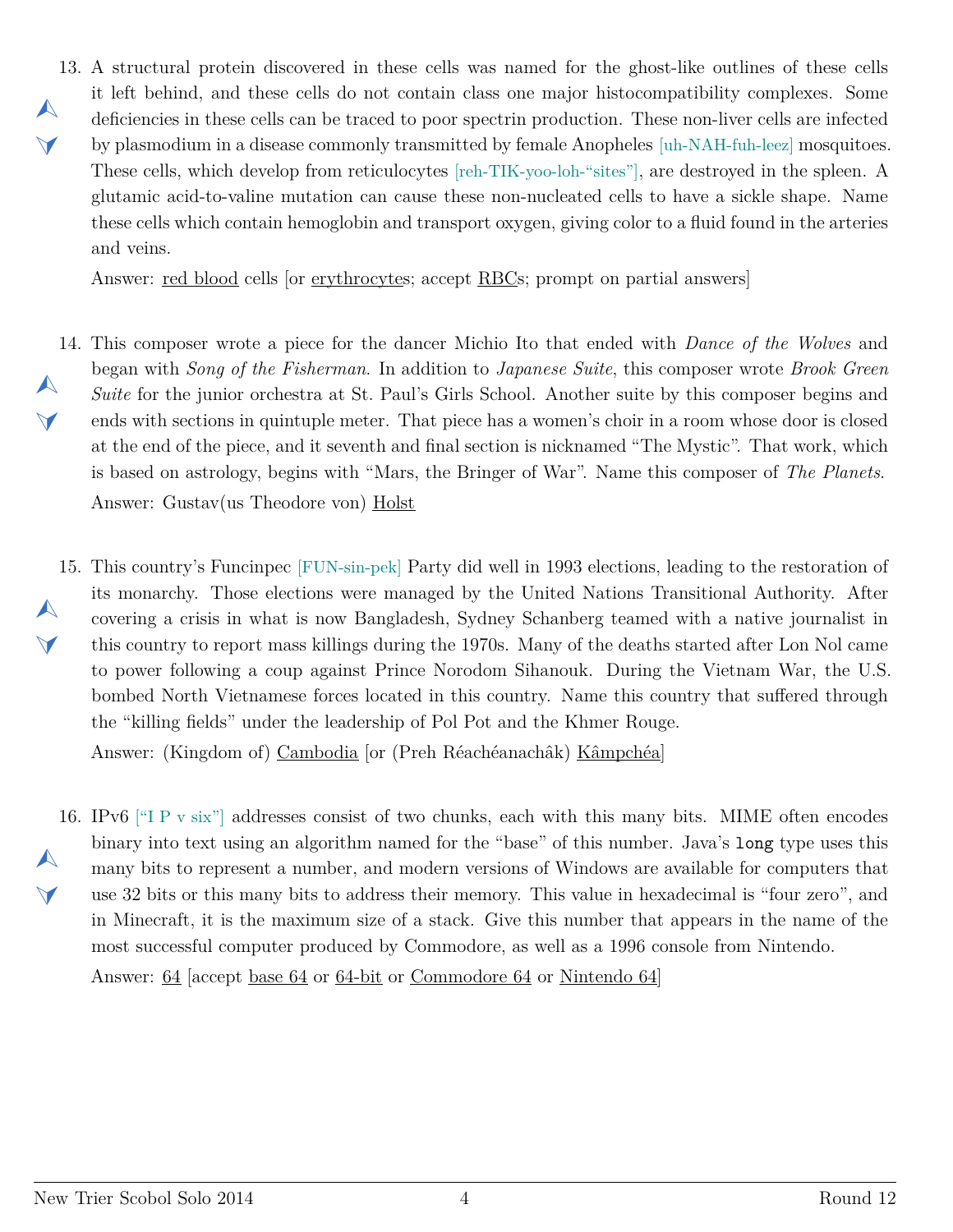- <span id="page-4-0"></span>17. During this man's time as an assistant to Janet Reno, he advised Reno to allow Kenneth Starr to  $\blacktriangle$  $\vee$ expand his investigation, leading to President Clinton's impeachment. In 2009, this person referred to the United States as a "nation of cowards" regarding its approach to racism. This person was investigated for perjury after his treatment of James Rosen was criticized for curtailing freedom of the press. In June 2012, this person was found in contempt of Congress over the Fast and Furious scandal, a first for a sitting cabinet member. In September 2014, this person announced that he would resign once his successor was named. Identify this attorney general under Barack Obama. Answer: Eric (Himpton) Holder(, Jr.)
- <span id="page-4-1"></span>18. Senator Margaret Chase Smith did not name this person in her Declaration of Conscience speech,  $\blacktriangle$  $\vee$ but it was viewed as a criticism of a speech this person gave in Wheeling, West Virginia. Criticism of this person by Senator Ralph Flanders led to the formation of the Watkins Committee. Roy Cohn worked as this person's chief counsel after prosecuting Julius and Ethel Rosenberg. His popularity rose after Alger Hiss was convicted of perjury, but dropped after Joseph Welch asked if he had no sense of decency. Name this politician who used the House Un-American Activities Committee in the 1950s to investigate suspected members of the Communist Party.

Answer: Joseph (Raymond) "Joe" McCarthy

<span id="page-4-2"></span>19. At the premier of this ballet, the choreographer's daughter Marie Petipa played the part of the Lilac  $\blacktriangle$  $\blacktriangledown$ Fairy. This ballet includes a difficult dance called the *Rose Adagio* [ah-DAH-joh], and its signature music is *The Garland Waltz*. Its plot revolves around the failure of Catallabutte to invite Carabosse to a christening, causing Carabosse to curse the infant. A movie version of this story included the song "Once Upon a Dream". The Lilac Fairy takes Prince Désiré to a hidden castle, where he kisses the female lead. Name this ballet that was written after *Swan Lake* and before *The Nutcracker* by Tchaikovsky, and which is about a curse on Princess Aurora.

Answer: *The Sleeping Beauty* [or *Spyashchaya krasavitsa*]

<span id="page-4-3"></span>20. Roger Penrose hypothesized that the Weyl curvature tensor vanished during this phenomenon, which  $\blacktriangle$  $\blacktriangleleft$ explains its low entropy. The fact that this phenomenon did not cause magnetic monopoles was explained by Alan Guth, whose theory also accounts for isotropy, or the uniformity of space in different directions. The theory behind this phenomenon gained significant support following Arno Penzias and Robert Wilson's 1964 discovery of the cosmic microwave background, weakening steady state theory. This event was followed by the Planck epoch, grand unification epoch, and electroweak epoch. Name this event that, over thirteen billion years ago, started the universe.

Answer: big bang